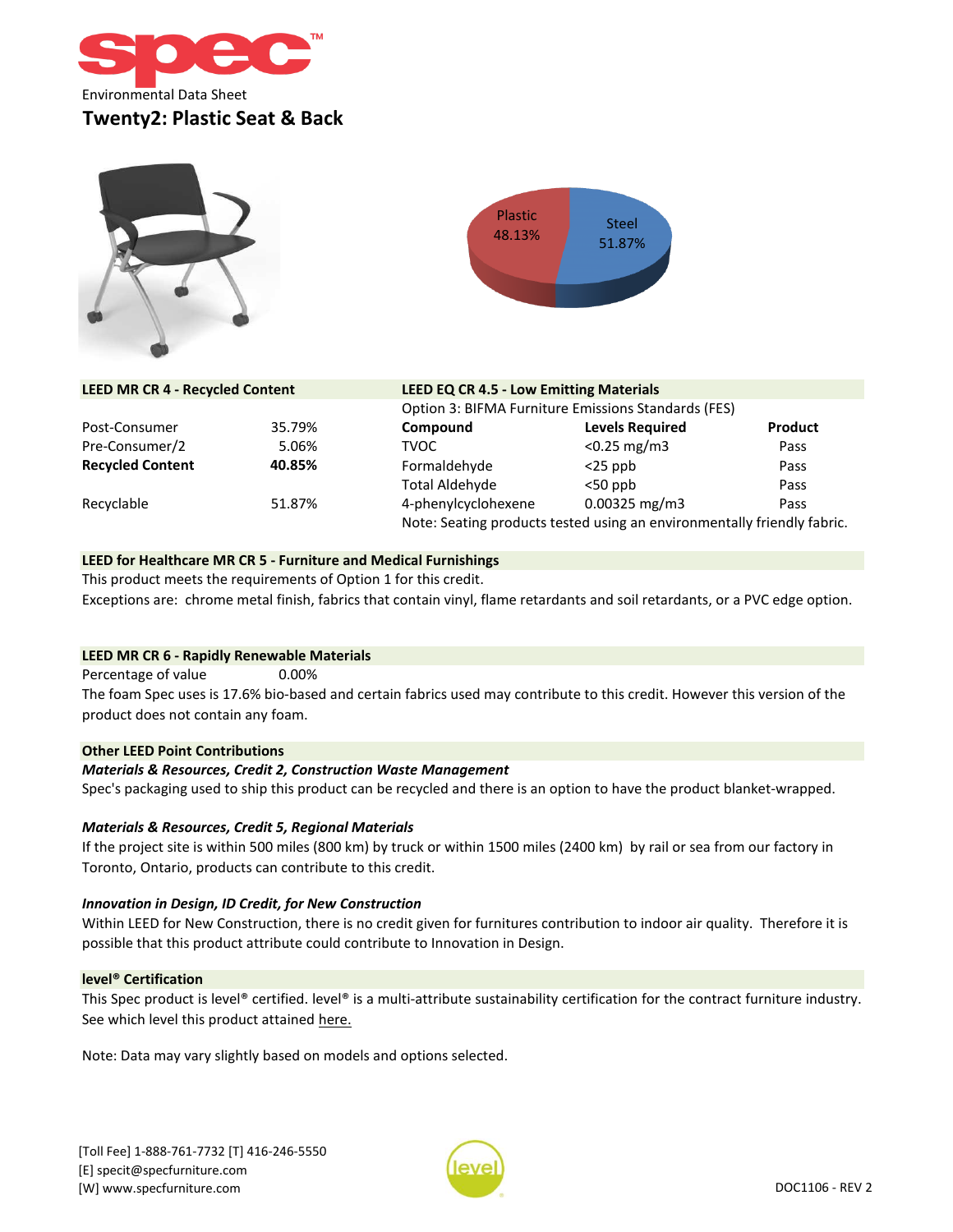





| <b>LEED MR CR 4 - Recycled Content</b> |        | LEED EQ CR 4.5 - Low Emitting Materials*                                |                        |         |  |
|----------------------------------------|--------|-------------------------------------------------------------------------|------------------------|---------|--|
|                                        |        | Option 3: BIFMA Furniture Emissions Standards (FES)                     |                        |         |  |
| Post-Consumer                          | 31.99% | Compound                                                                | <b>Levels Required</b> | Product |  |
| Pre-Consumer/2                         | 4.52%  | <b>TVOC</b>                                                             | $< 0.25$ mg/m3         | Pass    |  |
| <b>Recycled Content</b>                | 36.51% | Formaldehyde                                                            | $<$ 25 ppb             | Pass    |  |
|                                        |        | Total Aldehyde                                                          | $<$ 50 ppb             | Pass    |  |
| Recyclable                             | 46.36% | 4-phenylcyclohexene                                                     | $0.00325$ mg/m3        | Pass    |  |
|                                        |        | Note: Seating products tested using an environmentally friendly fabric. |                        |         |  |

## **LEED for Healthcare MR CR 5 - Furniture and Medical Furnishings**

This product meets the requirements of Option 1 for this credit. Exceptions are: chrome metal finish, fabrics that contain vinyl, flame retardants and soil retardants, or a PVC edge option.

#### **LEED MR CR 6 - Rapidly Renewable Materials**

15.44% The foam Spec uses is 17.6% bio-based and certain fabrics used may contribute to this credit. Percentage of value

## **Other LEED Point Contributions**

#### *Materials & Resources, Credit 2, Construction Waste Management*

Spec's packaging used to ship this product can be recycled and there is an option to have the product blanket-wrapped.

#### *Materials & Resources, Credit 5, Regional Materials*

If the project site is within 500 miles (800 km) by truck or within 1500 miles (2400 km) by rail or sea from our factory in Toronto, Ontario, products can contribute to this credit.

#### *Innovation in Design, ID Credit, for New Construction*

Within LEED for New Construction, there is no credit given for furnitures contribution to indoor air quality. Therefore it is possible that this product attribute could contribute to Innovation in Design.

#### **level® Certification**

[This](https://level.ecomedes.com/?level-level=3&query=Spec%20Furniture&brand-name=Spec%2520Furniture) [Spec](https://level.ecomedes.com/?level-level=3&query=Spec%20Furniture&brand-name=Spec%2520Furniture) [product](https://level.ecomedes.com/?level-level=3&query=Spec%20Furniture&brand-name=Spec%2520Furniture) is [level®](https://level.ecomedes.com/?level-level=3&query=Spec%20Furniture&brand-name=Spec%2520Furniture) [certified.](https://level.ecomedes.com/?level-level=3&query=Spec%20Furniture&brand-name=Spec%2520Furniture) level® is a [multi-attribute](https://level.ecomedes.com/?level-level=3&query=Spec%20Furniture&brand-name=Spec%2520Furniture) sustainability certification for the contract furniture industry. [See which level this product attained h](https://level.ecomedes.com/?level-level=3&query=Spec%20Furniture&brand-name=Spec%2520Furniture)ere.

Note: Data may vary slightly based on models and options selected.